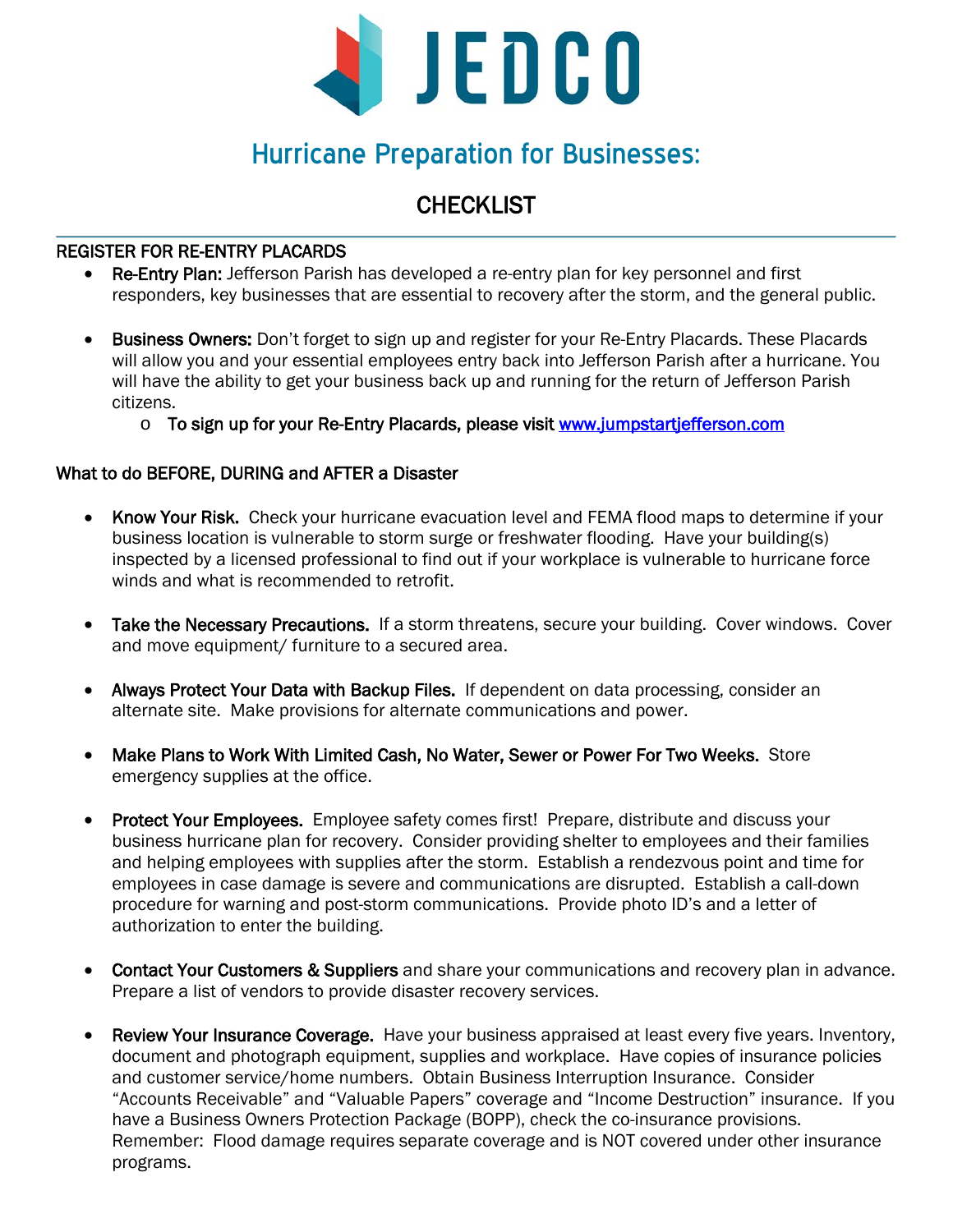• After the Storm. Use caution before entering your business. Check for power lines, gas leaks and structural damage. If any electrical equipment is wet, contact an electrician. Prepare loss information for insurance claims and get independent estimates of damages. Take pictures before cleanup. Minimize additional damage

#### CHECKLIST: AS THE STORM APPROACHES

- Sign up for the Jefferson Parish Community Alert System which allows officials to immediately contact you during a major crisis or emergency and can deliver important emergency alerts, notifications and updates to you on all of your devices. You can sign up for JPAlert by going to [www.jeffparish.net](http://www.jeffparish.net/) and clicking on the JPAlert icon or by calling (504) 349-5360.
- Listen for Weather Updates on local stations and on NOAA Weather Radio. Don't trust rumors and stay turned to the latest information.
- Check Your Disaster Supplies Kit at work. Obtain any needed items. Contact employees and instruct them to do the same.
- Instruct Employees to Refill Prescriptions and to maintain at least a two-week supply during hurricane season.
- Clear Property or tie down any items that could become flying missiles in high winds such as lawn furniture, potted plants, and trashcans.
- Protect Windows and Glass Doors. If you do not have impact resistant windows, install shutters or plywood to cover glass. Brace double entry and garage doors at the top and bottom.
- Fill Fleet Cars and Equipment Gas Tanks and check oil, water and tires. Gas pumps don't operate without electricity.
- Obtain Sufficient Cash for business operations recognizing that banks and ATMs won't be in operation without electricity and few stores will be able to accept credit cards or personal checks.
- Discuss the Business Recovery Plan with Employees to ensure that communications are up-todate and employees are aware of their responsibilities after the storm.
- Back Up All Computer Data and ensure that back up is stored in a safe place off-site.
- Close the Office in sufficient time to allow employees to secure their homes, obtain needed supplies and evacuate if necessary.

# CHECKLIST: NO EVACUATION

If your facility is outside the evacuation area and NOT a work trailer, your facility may be able to remain open or serve as shelter for employees.

**Protect Windows and Doors and secure the facility.**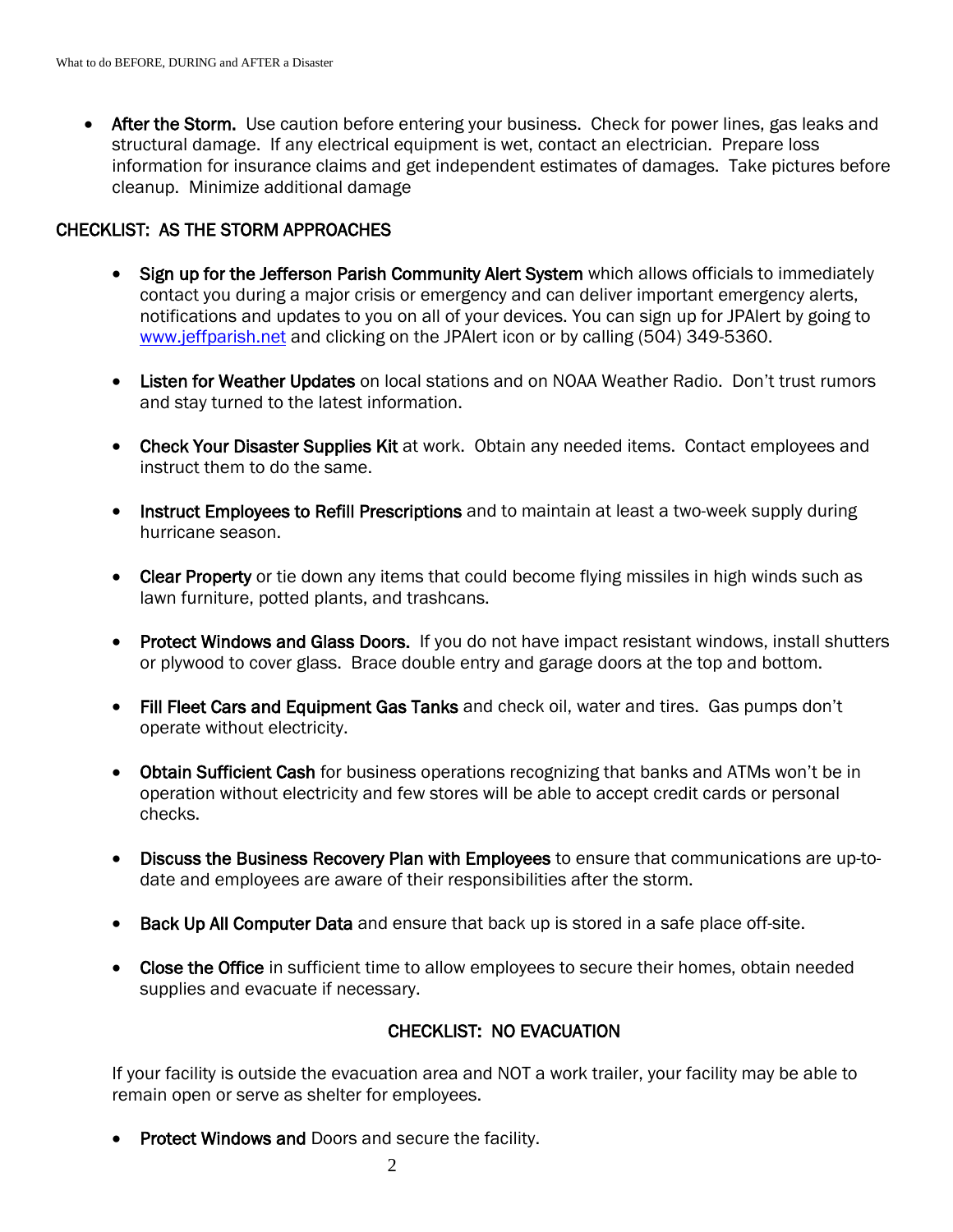- Clean Containers for Drinking Water and sinks for storing cleaning water. Plan on three gallons per person, per day for all uses.
- Offering Your Facility as Shelter to Employees and their families who live in vulnerable areas or mobile homes will have benefits to your operations but may also have some liability. Check first with legal representation.
- Check the Disaster Supplies Kit. Make sure to have at least a two-week supply of nonperishable foods. Don't forget a non-electric can opener. Instruct any employees to augment the supply with a kit of their own.
- During the Storm, everyone should stay inside and away from windows, skylights and glass doors. Find a safe area in the facility (an interior reinforced room, closet or bathroom on the lower floor) if the storm becomes severe.
- Wait for Official Word That The Danger Is Over. Don't be fooled by the storm's calm "eye."
- If Flooding Threatens Your Facility, electricity should be turned off at the main breaker.
- If Your Facility Loses Power, turn off major appliances, such as the air conditioner and water heater to reduce damage.

#### IF EVACUATING: SECURE YOUR FACILITY

Stay tuned to the local radio and television stations for emergency broadcasts. If ordered to evacuate, do so immediately.

- Ensure Important Documents, files, back up tapes, emergency contact information, etc., are taken to a safe location.
- Let Employees, Customers and Vendors know your continuity plans. Make sure your employees have a safe ride.
- Turn Off electricity, water and gas.
- Lock windows and doors.

#### CHECKLIST: AFTER THE STORM

After a disaster, the business may be without power, water, food or any of the services we rely on. Immediate response may not be possible, so residents and businesses must be prepared to be self-reliant for several weeks.

#### RE-ENTRY

Be Patient. Access to affected areas will be controlled. You won't be able to return to your facility until search and rescue operations are complete and safety hazards, such as downed trees and power lines are cleared. It may take up to three days for emergency crews to reach your area. It may take 2-4 weeks before utilities are restored. On barrier islands, it could take much longer.